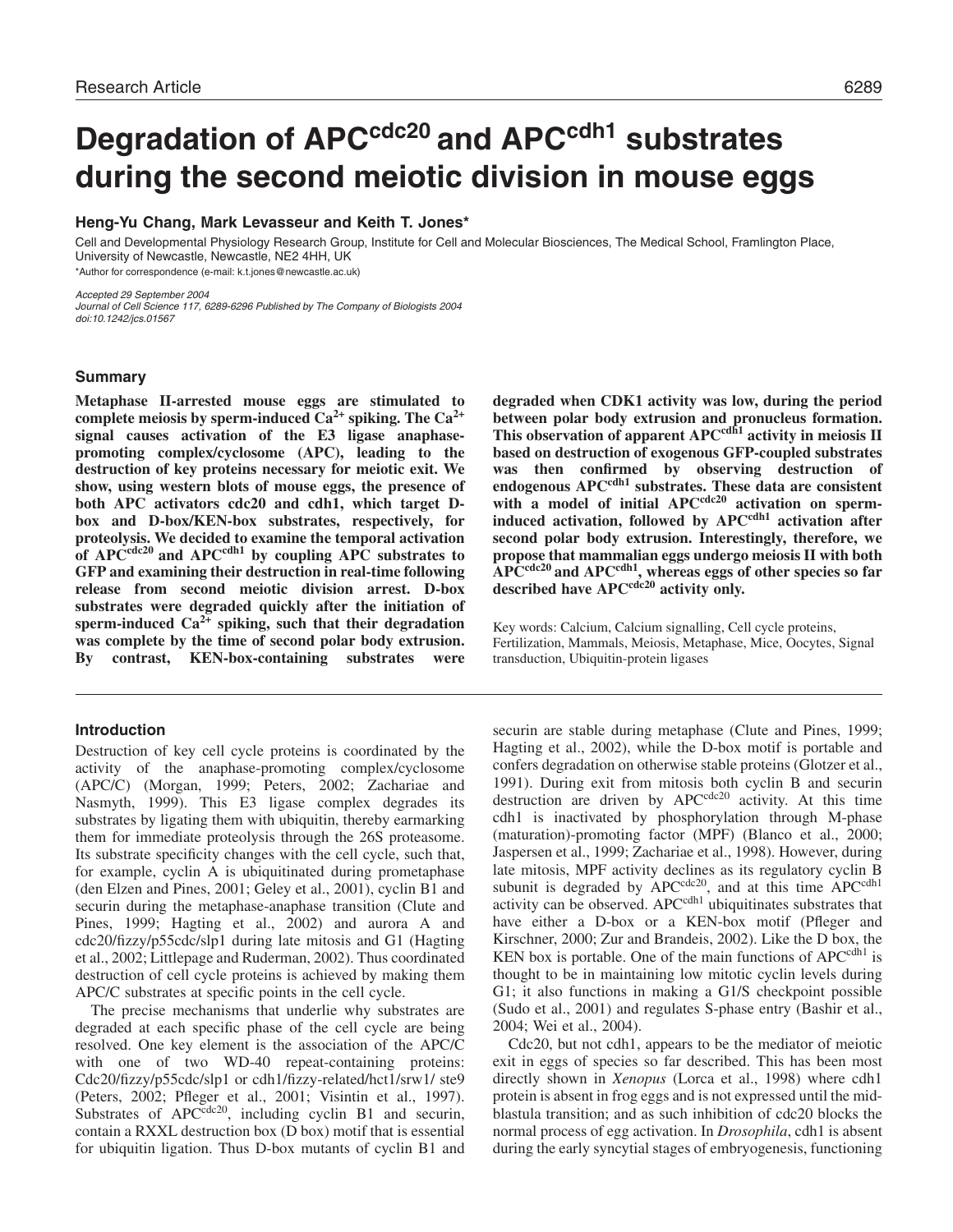#### 6290 Journal of Cell Science 117 (26)

only after cellularisation (Raff et al., 2002; Sigrist and Lehner, 1997). And finally in *C. elegans* cdh1 RNAi embryos can develop into adults (Fay et al., 2002), but cdc20 RNAi embryos arrest at metaphase I (Kitagawa et al., 2002).

In mouse eggs the first reductional meiotic division follows a mid-cycle gonadotropin surge, while the second equational division follows a sperm-triggered Ca2+ signal. Our understanding of these processes in mouse, as a mammalian model system, lags behind *Xenopus* and other higher eukaryotes. This reflects the fact that mouse eggs are not available in the quantity necessary to facilitate many biochemical analyses and usually require specialized techniques to microinject, such as Piezo-driven or negativecapacitance-driven injection procedures. However mouse eggs are optically clear and are able to translate efficiently exogenous cRNA. Therefore we took advantage of our ability to microinject metaphase II (MII) eggs to examine the role of APC $c^{cdc20}$  and APC $c^{cdh1}$  during exit from MII arrest. We examined the destruction of GFP-coupled substrates of  $APC^{cdc20}$  and  $APC^{cdh1}$  in single eggs in real-time during the second meiotic division. In so doing we found that D-boxcontaining substrates of APCcdc20 are degraded quickly at fertilization. KEN-box substrates of APC<sup>cdh1</sup> were also degraded during meiosis II exit, but degradation was confined to a period following extrusion of the second polar body. We conclude that both  $APC^{cdc20}$  and  $APC^{cdh1}$  play a role in mouse meiosis, in contrast to reports in other higher eukaryotes.

# **Materials and Methods**

#### Gamete handling

All chemicals were from Sigma-Aldrich (UK) unless stated otherwise, and of tissue culture or embryo-tested grade where appropriate. In the present studies outbred MFI mice (Harlan, UK) were used. Ovulated eggs were collected from the ampulla oviductal region, 12-13 hours after intraperitoneal injection of 5 IU human chorionic gonadotrophin in mice that had been primed with 7.5 IU pregnant mares' serum gonadotrophin 44-52 hours previously. Spermatozoa were collected from the caudal region of ex-breeding MF1 mice (Harlan) and capacitated for at least 2 hours in medium T6 at a concentration of 1-  $2\times10^5$  sperm/ml.

## Preparation of cRNA

Full length human cdc20 was amplified by PCR from testis cDNA and cloned into a modified pRN3 vector, designed to produce mRNA transcript C-terminally coupled to GFP, with maximal stability conferred by the presence of 5′ globin UTR upstream and both 3′UTR and a poly(A)-encoding tract downstream of the gene (Levasseur and McDougall, 2000). Cyclin B1, securin and securindm were cloned as described previously (Herbert et al., 2003; Nixon et al., 2002) using the same vector. cRNA was synthesised using T3 mMESSAGE and mMACHINE (Ambion, UK), and dissolved in nuclease-free water to a concentration of 1 µg/µl prior to microinjection. The KEN box of  $cdc20$  was mutated to  $AAA$  ( $cdc20<sup>km</sup>$ ) using a GeneEditor in vitro mutagenesis kit (Promega, UK) and standard cloning procedures.

## Egg microinjection and imaging

Microinjection of cRNA constructs and of Fura2 dextran were made into MII eggs as described previously (Jones and Nixon, 2000). A bolus injection of 0.1-0.3% total egg volume was made and we estimate that between 0.3-1 pg of cRNA was injected, dependent on the size of injection and the dilution made with Fura2. In vitro fertilization was performed on the stage on an inverted microscope fitted for epi-fluorescence (Nixon et al., 2002). Imaging of eggs for intracellular  $Ca^{2+}$  and bright-field imaging was performed with a Xe lamp and CCD camera.

#### Western blotting

MII eggs were probed for cdc20 and cdh1 protein using one anticdc20 polyclonal antibody (sc8358; Santa Cruz, CA, USA) and two monoclonal anti-cdh1 antibodies, AR38 (Cell Cycle Control Laboratory; Cancer Research UK) and ab3242 (AbCam, UK). SDS-PAGE was performed on 10% polyacrylamide gels and primary antibodies were detected using ECL techniques according to the manufacturer's instructions (Amersham, UK).

#### Kinase assay

H1 kinase assays were performed on groups of four eggs at specific times during egg activation. Eggs were lysed in kinase buffer (80 mM B glycerophosphate,  $25 \text{ mM Hepes}$ ,  $5 \text{ mM EGTA}$ ,  $10 \text{ mM } MgCl<sub>2</sub>$ , 1 mM DTT, 0.2 mM 4-(2-aminoethyl)benzenesulphonylfluoride hydrochloride (AEBSF), 1 mM benzamidine, 100 µM NaVO<sub>4</sub>, 5 mM NaF, 10 µg/ml leupeptin, 10 µg/ml pepstatin A and 10 µg/ml aprotinin, pH 7.2). Lysed eggs were then incubated for 30 minutes at  $30^{\circ}$ C with 0.1 mM ATP, 0.5 mCi/ml [ $\gamma$ -<sup>32</sup>P]ATP (Amersham, UK), 10 µM cAMP protein kinase inhibitor, in kinase buffer containing 0.15 mg/ml histone H1 (type III-S, from calf thymus). Reactions were terminated by introduction of sample buffer and incubation at 95°C for 5 minutes. Proteins were separated by SDS-PAGE and enzyme activity was visualized using a Fujifilm BAS-1500 Bioimaging analyzer (Fuji).

# **Results**

#### Cdc20 and Cdh1 protein present in mouse eggs

In this study we were interested in examining how the APC/C is regulated in mouse eggs as they undergo the second meiotic division. This is interesting given the likely signal transduction pathway employed at fertilization, in which a sperm-triggered  $Ca<sup>2+</sup>$  signal leads to APC/C-mediated destruction of cell cycle factors that are responsible for egg arrest (Jones, 2004; Tunquist and Maller, 2003).

Both of the two main APC/C activators, cdc20 and cdh1, were present in mouse eggs at MII (Fig. 1). We also observed these proteins in oocytes at all stages of the first meiotic division (not shown). The fact that mouse eggs contain cdc20 is not surprising, given the probable role of  $APC^{cdc20}$  in destruction of cyclin B1/securin during both the first and second meiotic divisions in mouse (Herbert et al., 2003; Hyslop et al., 2004; Madgwick et al., 2004). By contrast, we were surprised to find cdh1, given its apparent absence in eggs and embryos of other species so far described (see Introduction). Two different anti-cdh1 antibodies were used to verify the presence of cdh1 in MII eggs, one of which (AR38) has been used previously to probe for mouse cdh1 (Listovsky et al., 2004).

# Degradation of APC<sup>cdc20</sup> substrates begins minutes after the initiation of  $Ca^{2+}$  spiking

The data above show that cdh1 is present in mouse eggs, but does not address whether  $APC<sup>cdh1</sup>$  is actually responsible for any protein degradation during meiosis II. This is what we set out to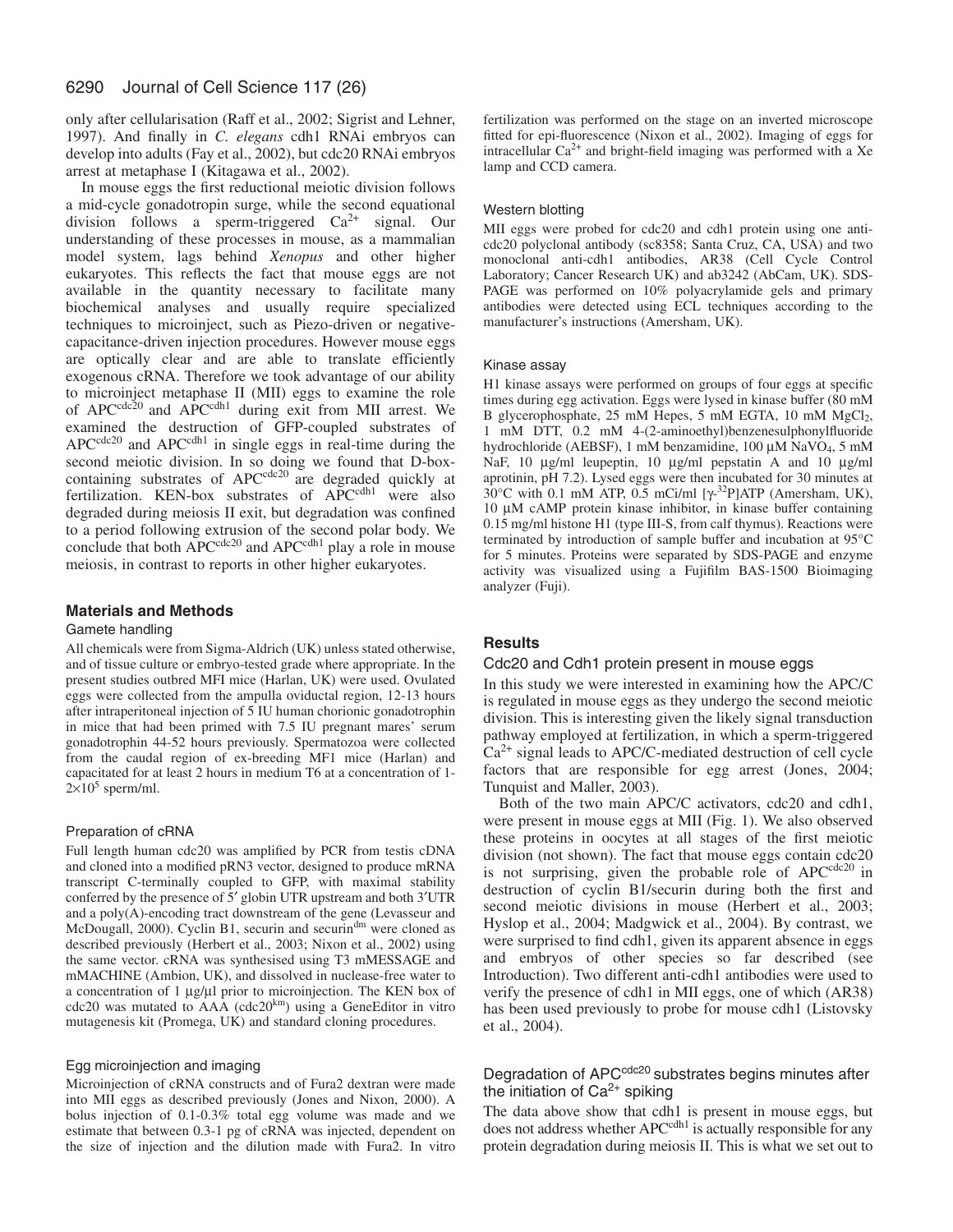

**Fig. 1.** Cdc20 and cdh1 protein in mouse eggs. Western blots of MII eggs. Anti-cdh1 (lane 1, antibody ab3242; lane 2, AR38) and anticdc20 (lanes 3 and 4, sc8358). In lane 4, germinal-vesicle (GV) stage oocytes were microinjected with cdc20::GFP cRNA and allowed to mature to MII. The upper band in lane 4 is at the predicted molecular mass of cdc20::GFP. The number of eggs used for each lane is as stated; and the migration of protein standards (kDa) are marked.

examine. Our approach was to simultaneously microinject MII mouse eggs with fura2-dextran and cRNA for substrates of both APC<sup>cdc20</sup> and APC<sup>cdh1</sup> that had been C-terminally coupled to EGFP. We would then be able to follow intracellular  $Ca^{2+}$ changes triggered by the fertilizing sperm and the effect of fertilization on the levels of expressed GFP fusion proteins. In these experiments eggs were inseminated with low numbers of sperm, so that extrusion of the second polar body (at 0.6-3 hours after the first  $Ca^{2+}$  spike) and pronucleus formation (at 4-6 hours) could be observed with some accuracy (Fig. 2).

Securin and cyclin B1 degradation should begin at a similar time given that both are  $\widehat{APC}^{cdc20}$  substrates. Therefore eggs were microinjected with either cyclin B1::GFP or securin::GFP and then inseminated. Their profile of degradation was compared relative to the sperm  $Ca^{2+}$  signal and to the morphological events of activation. The results showed that securin was degraded with identical dynamics to cyclin B1 (Fig. 3). Securin::GFP was quickly degraded when eggs were

# Mouse meiosis II and APC activators 6291

inseminated (Fig. 3A), and the process appeared complete before second polar body formation. When eggs were simultaneously imaged for GFP levels and  $Ca<sup>2+</sup>$  changes, it was calculated that securin (Fig. 3B, *n*=16) and cyclin B1 (Fig. 3C,  $n=16$ ) degradation began at the same time, just a few minutes after the first  $Ca^{2+}$  spike,  $12\pm5$  versus  $13\pm5$  minutes, respectively (mean ± s.d., not significantly different, *P=*0.47, *t*-test). Both cyclin B1 and securin were degraded by 80-90%, such that their minimum intracellular concentration was associated with the time of second polar body extrusion.

# Degradation of APC<sup>cdh1</sup> substrates begins at second polar body extrusion

The above data suggest that the  $Ca^{2+}$  signal at fertilization rapidly switches on APC<sup>cdc20</sup> activity so that cyclin B1 and securin are degraded fully by the time of second polar body formation. Both cyclin B1 and securin are also substrates of APC<sup>cdh1</sup>, therefore, it is possible that APC<sup>cdh1</sup> activity is also responsible for their degradation at this time. However, if there is similar control of meiotic and mitotic cdh1 then the high CDK1 activity present in MII eggs, which does not decline until about 30 minutes after the start of egg activation (Fig. 4), should phosphorylate cdh1 and in so doing prevent any cdh1 association with the APC/C.

Any potential role of APC<sup>cdh1</sup> in degradation of cyclin B1 and securin in the time before second polar body formation can be assessed directly by removing the D box of securin and measuring its degradation during fertilization. Wild-type securin contains both a D box and a KEN box. Therefore mutation of the D box (RXXL to AXXA) generates a securin construct (securin<sup>dm</sup>; securin  $\underline{D}$ -box mutant) that is a substrate of APC<sup>cdh1</sup> only. In mitotic somatic cells this construct generates a so called 'cut' phenotype, in which disjunction of sister chromatids is prevented but cytokinesis is not (Hagting et al., 2002; Zur and Brandeis, 2001). Recently we reported that eggs expressing securindm, which were parthenogenetically activated with  $Sr^{2+}$ , went on to extrude a second polar body, but failed to separate their sister chromatids (Madgwick et al., 2004), consistent with studies in mitotic cells. In this study we fertilized securindm-expressing eggs and we also observed the normal morphological events of meiosis II, second polar body extrusion and pronucleus formation. By monitoring the securindm::GFP levels in these eggs, it was found that securindm was degraded following fertilization consistent with APC<sup>cdh1</sup> activity (Fig. 5,  $n=12$ ). However, the



**Fig. 2.** Egg progression through meiosis II. By inseminating eggs with low numbers of sperm we were able to monitor accurately both second polar body formation (pb2), which occurred within 3 hours of insemination, and pronucleus (pn) formation, at about 4-6 hours. Sperm were added at time 00:00 (hours:minutes). Sample images at 20-minute intervals are shown but images were captured every 15 seconds. Scale bar: 20 µm.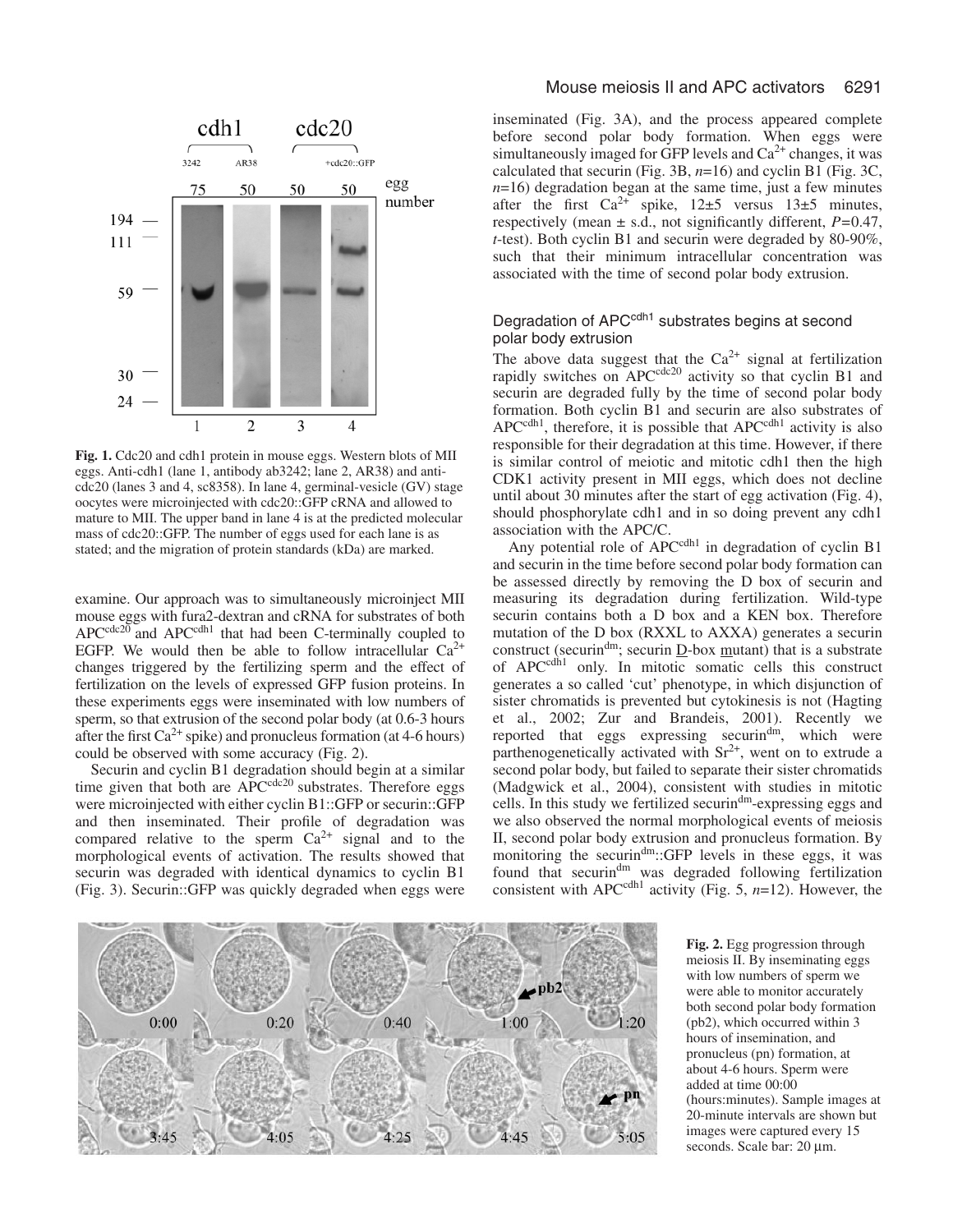

timing of degradation was greatly delayed relative to the wildtype securin carrying the intact D box. Securindm degradation began 80 $\pm$ 29 minutes after the first Ca<sup>2+</sup> spike, this time is similar to when the second polar body is extruded  $(85\pm29)$ minutes). Degradation continued until pronuclei formed in the one-cell embryo. Although the timing of securin degradation was delayed considerably by the mutation of its D box, the actual rate of securindm degradation, as calculated by the decrease in GFP signal, was unaffected. Loss of securindm signal proceeded at 65±20 arbitrary units/hour; while that of wild-type securin was 70±25 arbitrary units/hour (not statistically significantly different).

**Fig. 3.** Degradation of securin and cyclin B1 is initiated simultaneously. Eggs were microinjected with the  $Ca<sup>2+</sup>$  reporter fura2-dextran and cRNA to either securin::GFP (A,B) or cyclin B1::GFP (C). Sperm were added at the beginning of recording and following gamete fusion a series of  $Ca^{2+}$  spikes were observed that were responsible for initiating exit from MII arrest. Degradation of cyclin B1 and securin occurred at the same time: approximately 10- 20 minutes after the initiation of  $Ca^{2+}$  spiking. (A) Representative securin::GFP images captured from an inseminated egg every 2 hours at the times indicated (in hours); time is relative to the addition of sperm, and in this egg polar body extrusion occurred at 2.3 hours and pronucleus formation at 6.5 hours. Scale bar: 20  $\mu$ m.  $(B,C)$  Sperm induced a series of  $Ca<sup>2+</sup>$  spikes that lasted for several hours (black trace), simultaneous imaging of eggs for GFP showed that degradation of both GFP constructs were complete by second polar body formation. Levels increased again as the pronuclei formed in the 1-cell embryo. A single representative recording from 16 eggs is shown for both constructs. GFP levels are represented as the mean egg average fluorescence (in arbitrary units) from a region-of-interest defined on the Metafluor program.



**Fig. 4.** CDK1 activity declines rapidly with polar body extrusion during meiosis II. Small groups of eggs were assayed, at the times indicated, for CDK1 activity by the ability of CDK1 to phosphorylate histone H1 in an in vitro assay. Eggs sampled at 1 hour had extruded their second polar body and eggs sampled at 8 hours had pronuclei. The shaded bars indicate that the polar body (pb2) and pronucleus (pn) formation must have occurred during this time. CDK1 activity declined rapidly in activating eggs, such that the largest decrease occurred in eggs that had extruded their pb2. Values are means ± standard deviation (*n*=5, separate experiments) in H1 kinase activity normalised with respect to non-activated eggs.

The above findings indicate that the removal a functional D box from securin uncovers a KEN-box-mediated degradation pathway, which is active following second polar body extrusion. Such timing in the activation of  $APC^{cdh1}$  would be consistent with cdh1 being inactive at metaphase and suggests that meiotic cdh1 may be controlled similar to mitotic cdh1. Phosphorylation changes in cdh1 can be detected on western blots; phosphorylated cdh1 is retarded on gels. Therefore cdh1 protein was compared between eggs and oocytes at metaphase, both MI and MII, and in activated eggs at the pronucleate stage. A cdh1 bandshift was observed in pronucleate stage eggs as compared with those at metaphase, consistent with phosphorylation of cdh1 at the MII stage (Fig. 6).

# Cdc20 is degraded in meiosis II

To confirm that APC<sup>cdh1</sup> was indeed active during meiosis II the degradation profile of cdc20, a well-characterized APC<sup>cdh1</sup>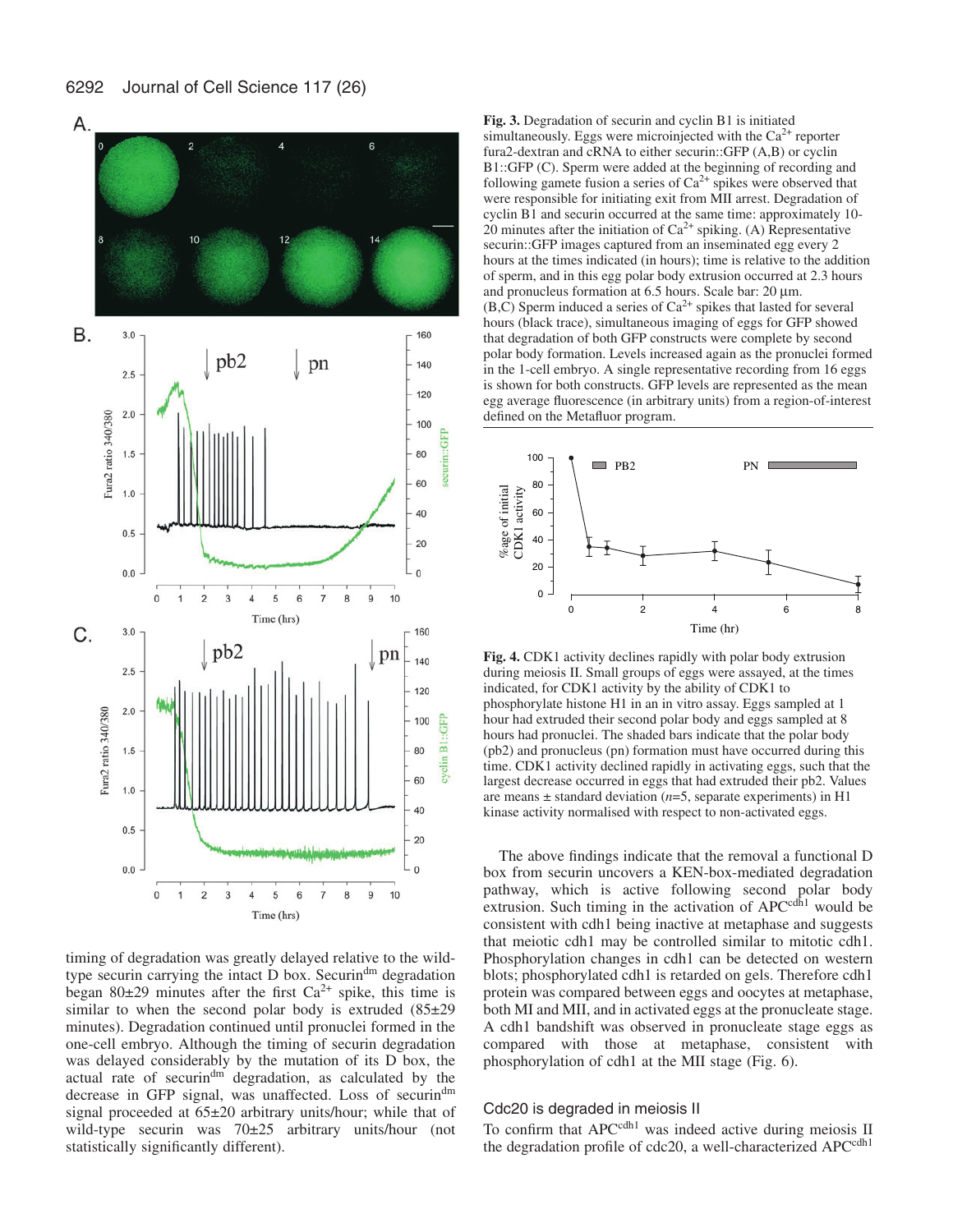

**Fig. 5.** Delay in securin degradation by removal of its D box. Mouse eggs expressing securin<sup>dm</sup> were inseminated and egg activation monitored. The destruction of securin was significantly delayed by removal of its D box. (A) Representative securindm::GFP images captured from an inseminated egg every 2 hours at the times indicated (in hours). In this egg, polar body extrusion occurred at 2.8 hours and pronucleus formation at 5.6 hours. Scale bar: 20  $\mu$ m. (B) The securin<sup>dm</sup>::GFP profile in a fertilized egg.  $Ca^{2+}$  spiking, initiated at 1.5 hours, induced second polar body extrusion at 2.3 hours but during this time securin<sup>dm</sup> was stable. At the time of polar body extrusion degradation of securin<sup>dm</sup> began, and this continued until pronucleus formation at 7 hours.

substrate, was examined. Cdc20 has no D box and its only known mechanism of degradation in late mitosis is through APC<sup>cdh1</sup>, a process that has been widely reported and extensively examined in many other cell types (Kallio et al., 2002; Pfleger and Kirschner, 2000; Raff et al., 2002; Zur and Brandeis, 2002).

Cdc20 was coupled to GFP at its C terminus and cRNA expressed in mouse eggs to act as a reporter for APC<sup>cdh1</sup> activity (Fig. 1). In agreement with the temporal pattern of securin<sup>dm</sup> degradation, cdc20::GFP was degraded when inseminated eggs had extruded their second polar body (Fig. 7A, *n*=7). The KEN box of cdc20 was mutated to AAA  $(cdc20<sup>km</sup>)$  to confirm the need of the KEN box in degradation, and by inference APCcdh1 activity. The KEN-box mutation rendered this protein completely stable in eggs following fertilization (Fig. 7B, *n*=10), there being no inflexion in the synthesis rate of the  $cdc20^{km}$ ::GFP construct following polar body extrusion. Although there was a defined period of cdc20



**Fig. 6.** CDH1 during egg activation. Western blots of cdh1 were consistent with the reported bandshift in cdh1 following dephosphorylation. Mouse oocytes at MI and MII are compared with activated eggs at the pronculeate stage (PN). An actin loading control is as indicated. The number of eggs used for each lane is indicated above.

degradation after polar body extrusion (Fig. 7A) that was blocked by removal of the KEN box, the extent of cdc20::GFP degradation was not as great as that for securin. These data suggest that  $cdc20::GFP$  may be a poor substrate for  $APC<sup>cdh1</sup>$ , an assumption that has also recently been made in HeLa cells, in which fluorescently labelled cdc20 was poorly degraded by APCcdh1 (Lindon and Pines, 2004). Therefore, although the above data are clear in that there is a period of cdc20::GFP degradation, we decided to confirm that APC<sup>cdh1</sup> is effective at degrading endogenous cdc20. Mouse eggs were activated for different periods of time: for 0 hours, as a control; for 2 hours, at which point second polar body extrusion had already occurred; for 6 hours, when pronuclei had formed. In keeping with a role for APC<sup>cdh1</sup> during meiosis II, we observed cdc20 destruction in eggs that had extruded their second polar body and those that had pronuclei (Fig. 7C).

#### **Discussion**

In the present study we found that the second meiotic division of mouse eggs was associated with a period of destruction in proteins that contained either a D- or KEN-box motif, consistent with activity of both  $APC^{cdc20}$  and  $APC^{cdh1}$  at fertilization. Following insemination, a sperm-triggered series of  $Ca<sup>2+</sup>$  spikes quickly induced destruction of both securin and cyclin B1 in eggs. Their destruction was complete by the time CDK1 activity had declined and the second polar body had been extruded. Since cyclin B1 and securin both contain a D box, this degradation could potentially have been due to APC<sup>cdc20</sup> and/or APC<sup>cdh1</sup>. However, in MII eggs we observed that cdh1 protein was phosphorylated, which in mitotic cells prevents it binding the APC/C. The inability of cdh1 to activate the APC/C at MII was confirmed directly by using substrates of APC<sup>cdh1</sup> that were not recognized by APC<sup>cdc20</sup>. Thus we used cdc20 itself and a D-box-mutated form of securin that both contain a KEN box, to generate GFP-fusion proteins that were substrates of APC<sup>cdh1</sup>. Both of these constructs were initially stable in fertilized eggs, but their degradation began abruptly 1-2 hours after sperm-triggered  $Ca^{2+}$  spiking, at the time of polar body extrusion. Their degradation continued until meiosis II was complete and pronuclei formed in the 1-cell embryo. Therefore there was no immediate activation of  $APC<sup>cdh1</sup>$  at fertilization, instead there appeared to be a switch from  $APC^{cdc20}$  to  $APC^{cdh1}$  activity at the time of second polar body extrusion (this is depicted in Fig. 8). All substrates of the APC/C appeared stable after pronucleus formation.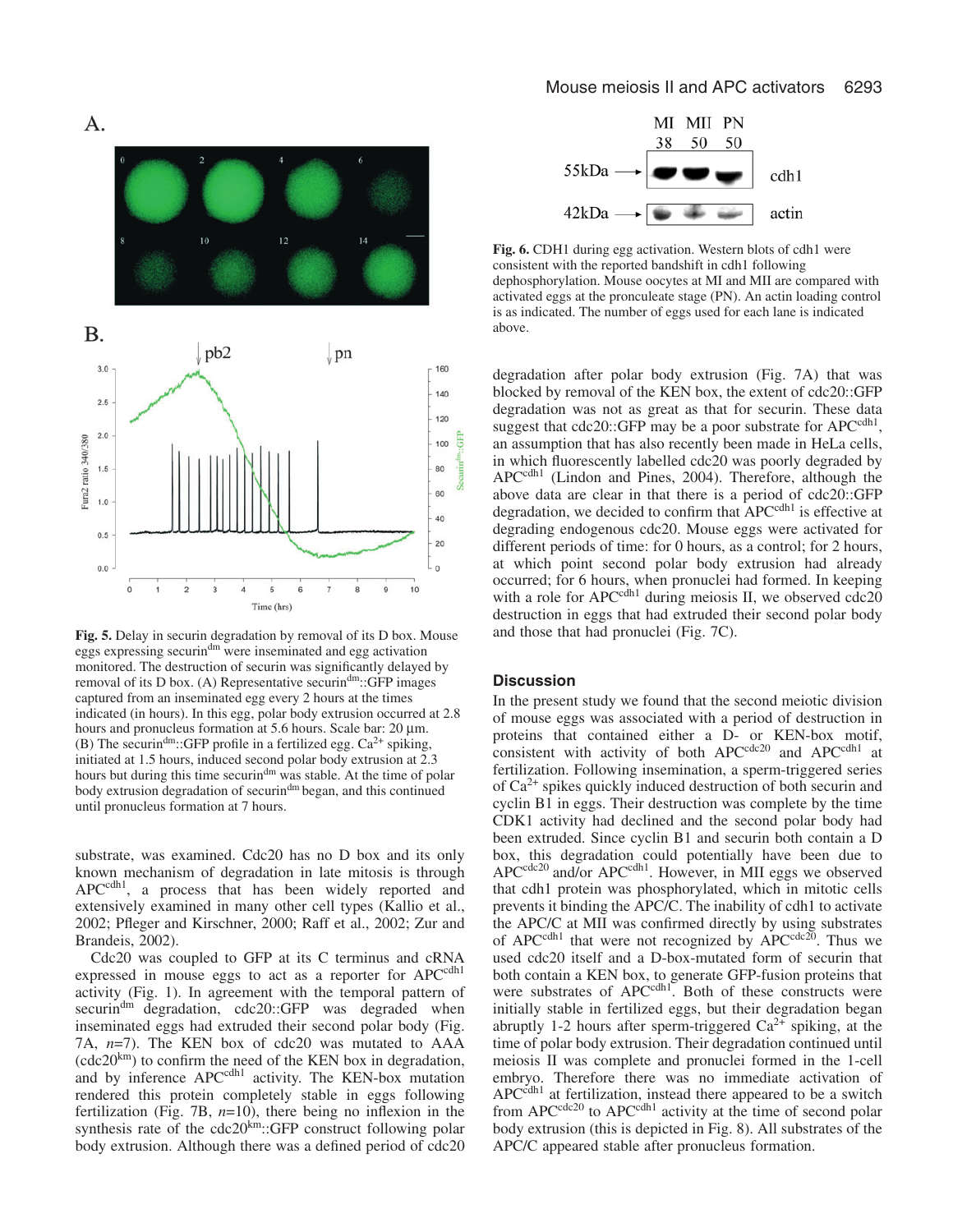

**Fig. 7.** Meiosis II degradation of cdc20 is KEN-box dependent. (A) Wild-type cdc20 coupled to GFP was expressed in MII eggs that were subsequently inseminated. Following sperm-triggered  $Ca<sup>2+</sup>$  spiking cdc20 degradation was observed around the time of second polar body extrusion and continued until pronuclei formed in the 1-cell embryo. (B) Degradation of cdc20 was observed to be dependent on the presence of a KEN box, since its removal rendered cdc20 stable. Thus despite fertilization of these eggs, as observed by a series of  $Ca^{2+}$  spikes,  $\text{cdc20}^{\text{km}}$ :: GFP levels continued to rise throughout the completion of meiosis II. Recordings are representative of 8 eggs for both constructs. (C) Endogenous cdc20 was observed to be degraded at the two time points sampled: 2 hours (+2hr) and 6 hours (+6hr) after addition of  $Sr^{2+}$ containing medium to induce parthenogenetic activation. Polar bodies were extruded after about 1 hour, and pronuclei were visible at around 5 hours. (*i*) western blot; (*ii*) Coomassie Blue stained membrane; (*iii*) eggs at time 0 hours and 6 hours probed for cdc20 and actin as a loading control. All lanes were loaded with 50 eggs.



# Activation of  $APC<sup>cdc20</sup>$  by  $Ca<sup>2+</sup>$

Sperm trigger a long-lasting series of  $Ca^{2+}$  spikes by releasing into the egg a sperm-specific member of the phospholipase C (PLC) family, PLCζ (Saunders et al., 2002). This PLC raises egg Ins $P_3$  levels, so resulting in a train of  $Ca^{2+}$  spikes (Jones and Nixon, 2000).  $Ca^{2+}$  spiking, in a process mediated by a calmodulin-dependent protein kinase II (Markoulaki et al., 2003; Markoulaki et al., 2004), is the necessary and sufficient trigger for resumption of meiosis following a MII arrest

Fig. 8. Model of APC<sup>cdc20</sup> and APC<sup>cdh1</sup> activation during meiosis II. Unfertilized MII eggs, which have high CDK1 levels, have low  $APC<sup>cdc20</sup>$  and  $APC<sup>cdh1</sup>$  activity. A sperm-derived  $Ca<sup>2+</sup>$  signal initiates activation of APC<sup>cdc20</sup> at gamete fusion, which is responsible for cyclin B1/securin degradation and an associated loss in CDK1 activity. Degradation of these APC<sup>cdc20</sup> substrates permits second polar body formation and at this time APCcdh1 activity appears. APC<sup>cdh1</sup> is responsible for degradation of KEN-box substrates such as cdc20. APC<sup>cdh1</sup> activity drops when pronuclei form and the zygote enters S phase of the first embryonic cell cycle.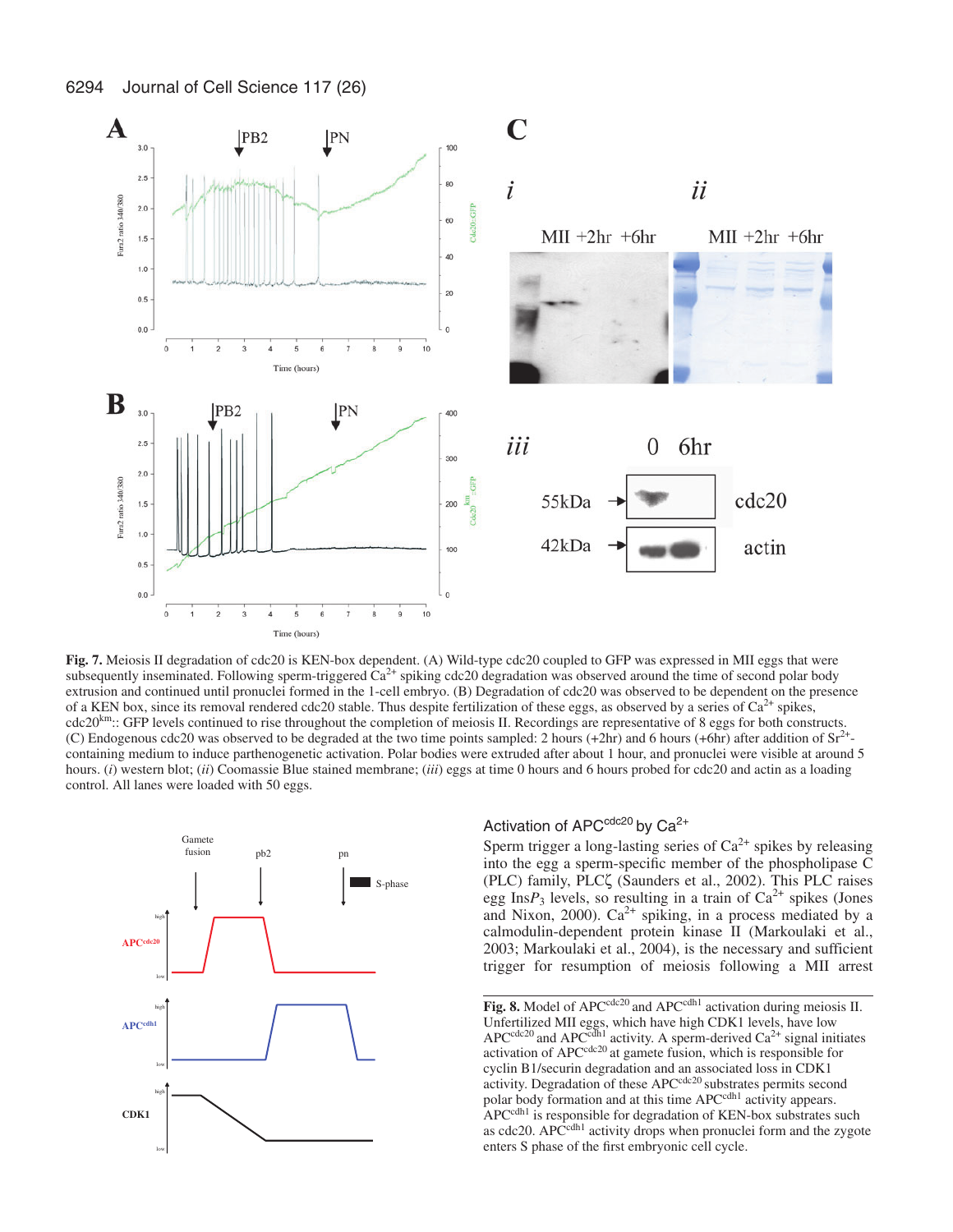(Hyslop et al., 2004). D-box dependent proteolysis of cyclin B1 (Nixon et al., 2002) and securin (present data) begin at the same time; just a few minutes after the first  $Ca^{2+}$  spike. We interpret this to mean that activation of the E3 ligase APC<sup>cdc20</sup> occurs shortly after spiking is initiated in the same way that  $APC^{cdc20}$  has shown to be turned on, and essential, during frog egg activation (Lorca et al., 1998). However, mouse eggs also express RFLP4, an E3 ligase whose substrates include cyclin B1 (Suzumori et al., 2003) that may fulfil the same function as APC<sup>cdc20</sup>; indeed novel meiosis variants of cdc20 have been described in yeast (Cooper et al., 2000) and *Drosophila* (Chu et al., 2001). The present data do not rule out a function for RFLP4 in mouse meiosis. However, we show here that mouse eggs do contain cdc20, and previously we have demonstrated that  $Ca^{2+}$ -mediated cell cycle resumption and cyclin B1 degradation can be blocked by induction of a spindle checkpoint (Jones et al., 1995; Nixon et al., 2002). This would support a role for  $APC^{cdc20}$  since activation of the spindle checkpoint is a potent repressor of APC<sup>cdc20</sup> activity (Yu, 2002). This effect is mediated by mad2, one of the spindle checkpoint proteins, which binds specifically and directly to cdc20 (Luo et al., 2000). Therefore, it is likely that RFLP4 may have a specific role during meiosis I, or alternatively contributes to securin/cyclin B1 degradation during meiosis II, once the APC/C has been activated.

In further support of  $APC^{cdc20}$  having a role during meiosis II is the observation that both D-box- and KEN-box-containing substrates are targeted for proteolysis when CDK1 activity drops at second polar body extrusion. This implies a switch from APC<sup>cdc20</sup> to APC<sup>cdh1</sup> activity at this time. This switch does not occur in frog eggs that lack cdh1 protein, but the timing of this switch would be consistent with that reported from mitotic studies in mammalian cells (Hagting et al., 2002; Zur and Brandeis, 2002) and the negative regulation of cdh1 by MPF.

At this time it is unknown how  $Ca^{2+}$  activation of calmodulin-dependent protein kinase II leads to a switching on of APC<sup>cdc20</sup>. Historically the term 'cytostatic factor' has been used to describe the activity in eggs which is responsible for MII arrest. Cytostatic factor activity is likely to constitute a repression of APC<sup>cdc20</sup> activity. Indeed, some candidates that have cytostatic factor activity are inhibitors of APC<sup>cdc20</sup>. These include Emi1, which binds cdc20 and in so doing prevents cdc20 binding the APC/C (Reimann and Jackson, 2002), and various components of the spindle checkpoint (Schwab et al., 2001; Tunquist et al., 2003).

#### Why some eggs have cdh1 and others do not

Further studies are needed to determine both the function and regulation of APC<sup>cdh1</sup> during mouse meiosis II, and in addition, since we have observed its presence at all stages of oocyte maturation, its role in the first meiotic division. It is possible that mouse  $APC<sup>cdh1</sup>$  is switched off during meiosis I, since by analogy in budding yeast a meiosis-specific inhibitor of cdh1 prevents APC<sup>cdh1</sup> activity during the first meiotic division (Bolte et al., 2002). The present work points to a role of CDK1 activity in regulating APC<sup>cdh1</sup> during meiosis II, but nothing is known about the role of the phosphatase cdc14, which is necessary to activate cdh1, in mouse eggs. Thus future studies should address how cdh1 is regulated by CDK1/cdc14 during the two meiotic divisions, which temporally are separated by

just a few hours. In the mitotic division, cdh1 activity appears readily dispensable, such that cells can still exit mitosis in the absence of cdh1. Therefore it is possible that cdh1 can be dispensed with for the process of completing meiosis II. However, APCc<sup>dh1</sup> has been found to have specific functions later in the cell cycle at G1, it is responsible for making a G1- S checkpoint permissible (Sudo et al., 2001) and preventing premature entry into S phase (Bashir et al., 2004; Wei et al.,  $2004$ ). APC<sup>cdh1</sup> appears also to have functions outside the cell cycle, such as in post-mitotic neurons where it regulates the growth of axons (Konishi et al., 2004) and in some studies its presence has been found to be associated with the onset of cell differentiation (Blanco et al., 2000). It will therefore be interesting to determine what role maternal cdh1 plays in embryos up until the activation of the zygotic genome.

Most cell divisions, including those that occur in early mouse embryos and mammalian mitotic divisions have associated gap phases to their cell cycle and so there would be a need for cdh1 in G1 for regulating entry to S phase. However eggs of some species, exemplified by *Xenopus*, *C. elegans* and *Drosophila*, appear to have dispensed with gap phases. Based on the present finding of APC<sup>cdc20</sup> and APC<sup>cdh1</sup> activity during meiosis II in mouse eggs it is probably not the case that the embryonic cell cycle is fundamentally different to the cell cycle in adult cells. Rather, the lack of cdh1 activity in eggs and embryos of some species probably reflects the requirement to speed up the cell cycle in order to reach a motile stage and avoid predation.

We thank Dr Julian Gannon and Professor Tim Hunt, Cell Cycle Control Laboratory, Cancer Research UK, for the donation of AR38 cdh1 antibody. Drs Junyong Huang, Alex McDougall and Professor Michael Whitaker for critical reading of the manuscript. This work was supported by the Wellcome Trust in the form of a project grant (069236/Z/02/Z) and equipment grant (065354/Z/01/Z) to K.T.J.

#### **References**

- **Bashir, T., Dorrello, N. V., Amador, V., Guardavaccaro, D. and Pagano, M.** (2004). Control of the SCF<sup>Skp2-Cks1</sup> ubiquitin ligase by the APC/C<sup>Cdh1</sup> ubiquitin ligase. *Nature* **428**, 190-193.
- **Blanco, M. A., Sanchez-Diaz, A., de Prada, J. M. and Moreno, S.** (2000).  $APC<sup>ste9/srwl</sup>$  promotes degradation of mitotic cyclins in  $G<sub>1</sub>$  and is inhibited by cdc2 phosphorylation. *EMBO J.* **19**, 3945-3955.
- **Bolte, M., Steigemann, P., Braus, G. H. and Irniger, S.** (2002). Inhibition of APC-mediated proteolysis by the meiosis-specific protein kinase Ime2. *Proc. Natl. Acad. Sci. USA* **99**, 4385-4390.
- **Chu, T., Henrion, G., Haegeli, V. and Strickland, S.** (2001). Cortex, a Drosophila gene required to complete oocyte meiosis, is a member of the Cdc20/fizzy protein family. *Genesis* **29**, 141-152.
- **Clute, P. and Pines, J.** (1999). Temporal and spatial control of cyclin B1 destruction in metaphase. *Nat. Cell Biol.* **1**, 82-87.
- **Cooper, K. F., Mallory, M. J., Egeland, D. B., Jarnik, M. and Strich, R.** (2000). Ama1p is a meiosis-specific regulator of the anaphase promoting complex/cyclosome in yeast. *Proc. Natl. Acad. Sci. USA* **97**, 14548-14553.
- **den Elzen, N. and Pines, J.** (2001). Cyclin A is destroyed in prometaphase and can delay chromosome alignment and anaphase. *J. Cell Biol.* **153**, 121- 136.
- **Fay, D. S., Keenan, S. and Han, M.** (2002). fzr-1 and lin-35/Rb function redundantly to control cell proliferation in C. elegans as revealed by a nonbiased synthetic screen. *Genes Dev.* **16**, 503-517.
- **Geley, S., Kramer, E., Gieffers, C., Gannon, J., Peters, J. M. and Hunt, T.** (2001). Anaphase-promoting complex/cyclosome-dependent proteolysis of human cyclin A starts at the beginning of mitosis and is not subject to the spindle assembly checkpoint. *J. Cell Biol.* **153**, 137-148.
- **Glotzer, M., Murray, A. W. and Kirschner, M. W.** (1991). Cyclin is degraded by the ubiquitin pathway. *Nature* **349**, 132-138.